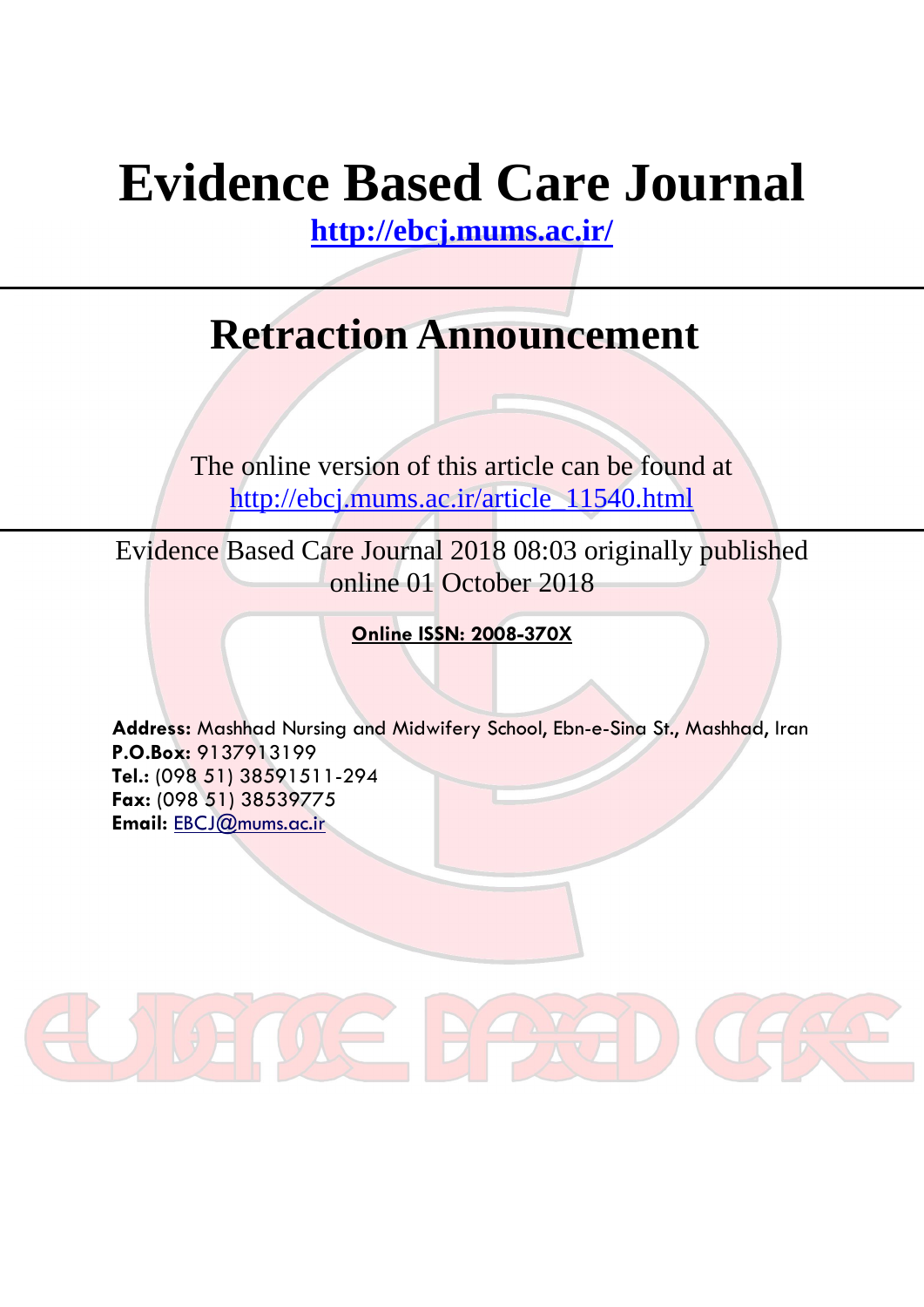

**Evidence Based Care Journal** 



## **Retraction Announcement**

The following manuscript has been retracted from our winter, 2017 issue. It has been retracted on a request from the authors because 12 newborns were excluded from the study due to the modification of the inclusion criteria. As a result of this modification, the study results change. The editors are grateful to those who pointed out this mistake.

Editor Retraction in: Evidence Based Care Journal; 2017: 6 (4): 66-73

DOI: 10.22038/EBCJ.2016.7982

HTML: [http://ebcj.mums.ac.ir/article\\_7982.html](http://ebcj.mums.ac.ir/article_7982.html)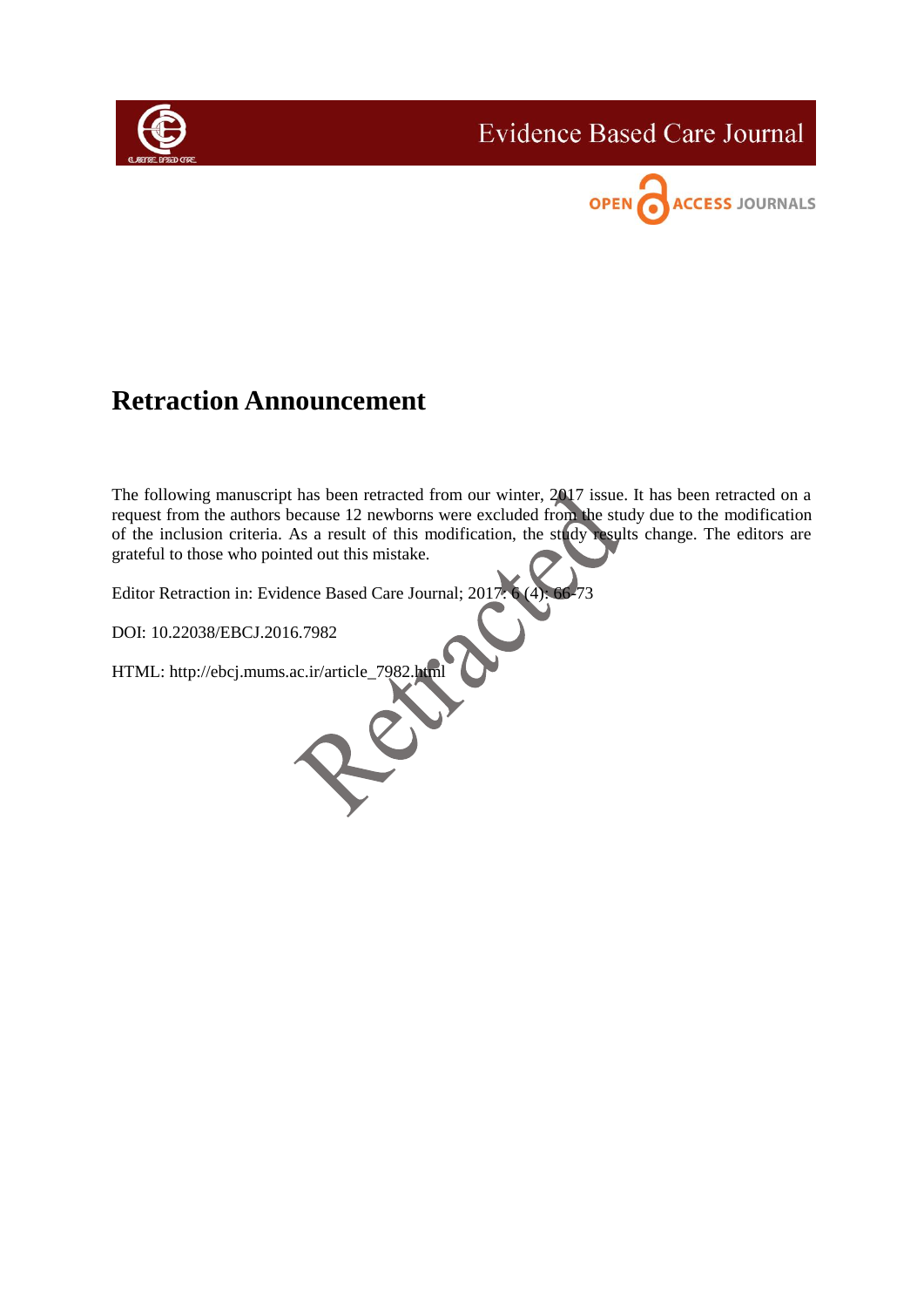### **Effect of Bilineaster Drop on Neonatal Hyperbilirubinemia**

Zahra Ameli<sup>1</sup>, Abdolghader Assarroudi<sup>2\*</sup>, Rahim Akrami<sup>3</sup>

**Received**: 30/08/2016 **Accepted**: 06/10/2016

Evidence Based Care Journal, 6 (4): 66-73

#### **Abstract**

**Background:** Hyperbilirubinemia is considered one of the most prevalent problems in newborns. Phototherapy, exchange transfusion, and herbal medicine are common therapeutic approaches for preventing any neurologic damage in infants with neonatal jaundice. However, herbal **medicine** is less commonly used.

**Aim:** This study aimed to investigate the effect of bilineaster drop on neonatal hyperbilirubinemia.

Method: This study was a randomized clinical trial conducted on 98 term neonates (aged 2-14 days) with neonatal jaundice admitted to Ghaem Hospital of Mashhad, Iran, during 2015. These newborns were randomly assigned into intervention (phototherapy and bilineaster drop) and control (only phototherapy) groups. Total and direct serum bilirubin levels were measured at the time of admission and then 12, 24, 36, and 48 h after treatment. Data were analyzed using independent t-test and repeated measures ANOVA through Stata software (Version 12).

**Results:** The mean ages of the newborns at the time of admission were  $6.2 \pm 2.5$  and  $6.04 \pm 2.4$  days in the intervention and control groups, respectively. The intervention group showed higher reduction in mean duration of hospital stay, readmission rate, and bilirubin levels 12 and 24 h after the intervention, compared to the control group (P>0.001). However, the two groups demonstrated no statistically significant difference 36 h and 48 h after the intervention (P=0.06, P=0.22, respectively). Repeated measures ANOVA indicated that the intervention had no significant effect on the reduction trend of bilirubin levels (P=0.10 [total], P=0.06 [indirect]) in both groups. Nonetheless, bilirubin levels significantly diminished in both groups over time (P<0.001).

**Implications for Practice:** The results of this study demonstrated that the use of bilineaster drop along with phototherapy could cause a significant decrease in the levels of total and direct bilirubin; however, the intervention had no effect on the downward trend of bilirubin.

**Keywords:** Hyperbilirubinemia, Neonatal, Phototherapy, Bilineaster drop

<sup>1.</sup> MS in Nursing, School of Nursing and Midwifery, Sabzevar University of Medical Sciences, Sabzevar, Iran

<sup>2.</sup> Instructor of Medical-Surgical Nursing, School of Nursing and Midwifery, Sabzevar University of Medical Sciences, Sabzevar, Iran

<sup>3.</sup> Instructor of Epidemiology, School of Medicine, Sabzevar University of Medical Sciences, Sabzevar, Iran

<sup>\*</sup> Corresponding author, Email[: ghaderassar@yahoo.com](mailto:ghaderassar@yahoo.com)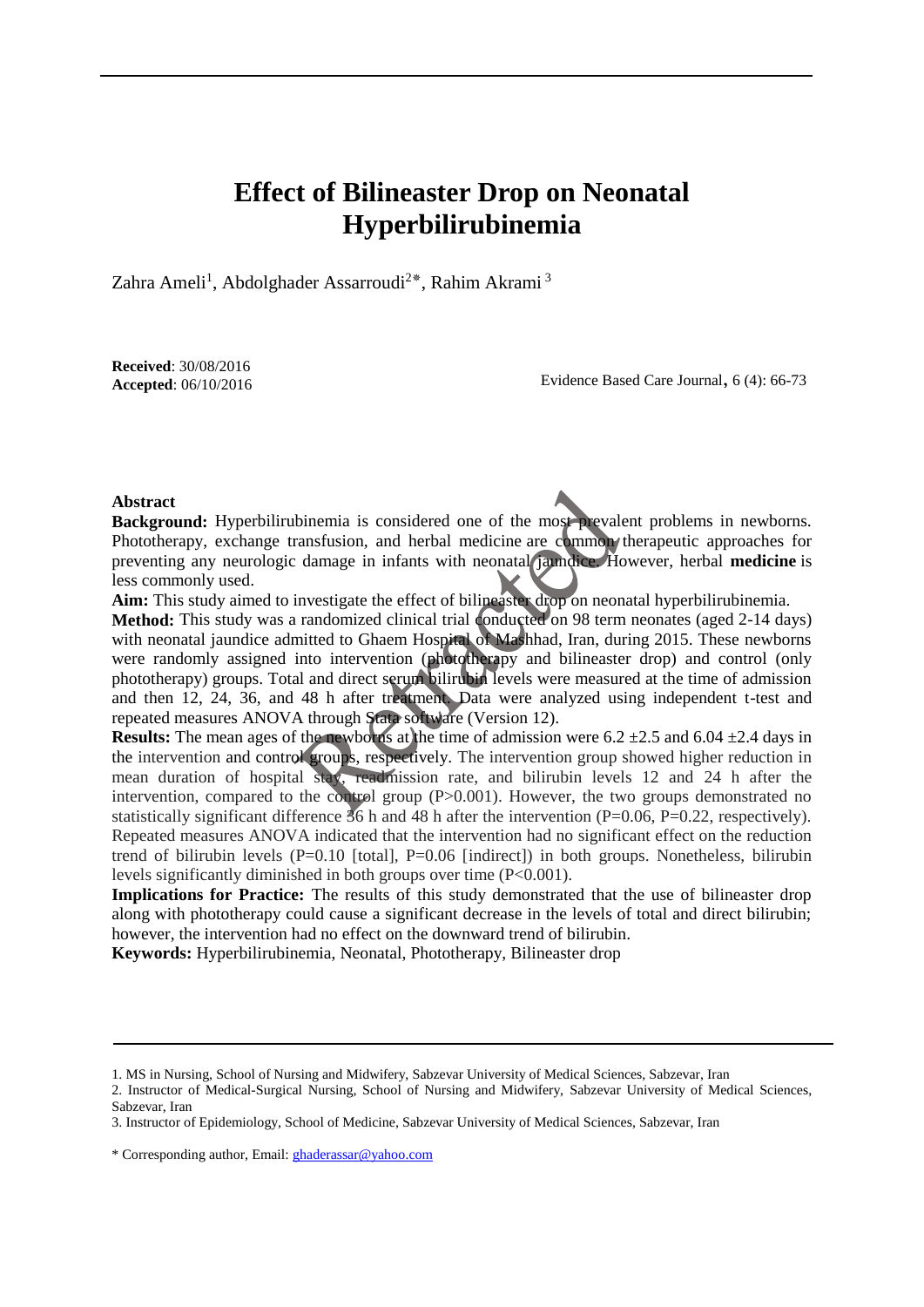#### **Introduction**

Hyperbilirubinemia is a condition caused by excessive level of bilirubin in the blood, resulted from an imbalance between the rate of bilirubin production and bilirubin elimination. This disease manifests itself with a yellowish discoloration of the infants' skin and eyes (1, 2). Neonatal hyperbilirubinemia is one of the leading causes of hospitalization and readmission in the first few weeks of life throughout the world. Timely and appropriate implementation of phototherapy, exchange transfusion, and pharmacologic therapy is effective in controlling high bilirubin levels among newborns with hyperbilirubinemia. In addition, taking these measures can prevent severe complications such as severe hyperbilirubinemia, acute bilirubin encephalopathy, and kernicterus (3, 4).

Although phototherapy is the most commonly applied treatment for neonatal jaundice, it has numerous side effects including disconnection of mother-infant bonding, ambient temperature imbalance, dehydration, electrolyte disorders, transient erythematous rash, loose stool, hyperthermia, bronze baby syndrome, and circadian rhythm disorders (5, 6). Likewise, exchange transfusion may lead to complications such as blood-borne infections, thrombocytopenia, coagulation disorders, graft-versus-host disease, necrotizing enterocolitis, portal vein thrombosis, electrolyte disorders, apnea, bradycardia, cyanosis, vasospasm, hypoxic-ischemic encephalopathy, acquired immunodeficiency syndrome, cardiac arrhythmias, and sudden death (3 deaths per 1000 cases) (7, 8).

Although some medications (e.g., phenobarbital, oral zinc sulfate, oral activated charcoal, metalloporphyrins, and clofibrate) have been proposed for the treatment of neonatal jaundice (9-12), more studies are needed to confirm the safety and effectiveness of these drugs (9, 10, 12-14). Purgative manna is one of the most common medicinal plants used for the treatment of hyperbilirubinemia in many parts of Iran, which is suggested in traditional medicine (15-17).

Different studies have reported various results on the effectiveness of purgative manna on hyperbilirubinemia. For example, Mansoori et al. (2013) and Nabavi Zadeh et al. (2006) showed that purgative manna has no effect on reducing neonatal jaundice (15, 18), whereas Khoshdel et al. (2012) and Ghotbi et al. (2007) concluded that the use of purgative manna could decrease bilirubin level and duration hospital of stay (19, 20). The study by Azad Bakht et al. was the first attempt to investigate the impact of pharmaceutical product of purgative manna (bilineaster drop) on 100 infants with hyperbilirubinemia. Sobhan Pharmaceutical Company marketed this product after confirming its positive impact and receiving permission from the Ministry of Health (21). Bilineaster drop is prepared from aqueous extract of purgative manna and contains 300 mg/ml of mannitol (22).

There are a number of studies examining the pharmaceutical forms of purgative manna; however, these studies have reported conflicting results and bear some limitations. Despite the fact that purgative manna has been commonly used for the treatment of neonatal jaundice in traditional medicine, pediatricians hold different views regarding the prescription of this herbal medicine. In this regard, conducting further studies investigating the effectiveness of bilineaster drop seems quite essential. Therefore, this study aimed to investigate the effect of bilineaster drop on neonates with hyperbilirubinemia admitted to the Pediatric Emergency Department of Ghaem Hospital of Mashhad, Iran.

#### **Methods**

This randomized clinical trial was performed on 98 term neonates (aged 2-14 days) with gestational age of 35-42 weeks suffering from jaundice who were admitted to the Pediatric Emergency Department of Ghaem Hospital of Mashhad, Iran, during June 22, 2015-March 5, 2016. The newborns were selected based on convenience sampling method and were randomly assigned to intervention and control groups. Regarding the results of Ghotbi et al. (23), the maximum sample size was 49 cases for each group with type-I error probability of 5%, type-II error probability of 20%, and standard deviation of 1.5 for both groups. Data analysis was performed through G \* Power software.

The inclusion criteria were 1) gestational age of 35-42 weeks, 2) birth weight more than 2000 g, 3) birth Apgar score higher than 7, 4) exclusive breastfeeding, 5) no severe birth defects, 6) no birth asphyxia, 7) no maternal eclampsia or pre-eclampsia, 8) no treatment with phototherapy or other treatment before hospitalization, 9) nonpathologic jaundice, 10) direct bilirubin less than 2 mg/dl, and 11) total serum bilirubin more than 17 mg/dl or to the extent recommended by the American Academy of Pediatrics (8).

The exclusion criteria consisted of 1) indication for exchange transfusion, 2) mild or transient respiratory distress, 3) sepsis, 4) hemolytic hyperbilirubinemia (reticulocyte more than 5%in peripheral blood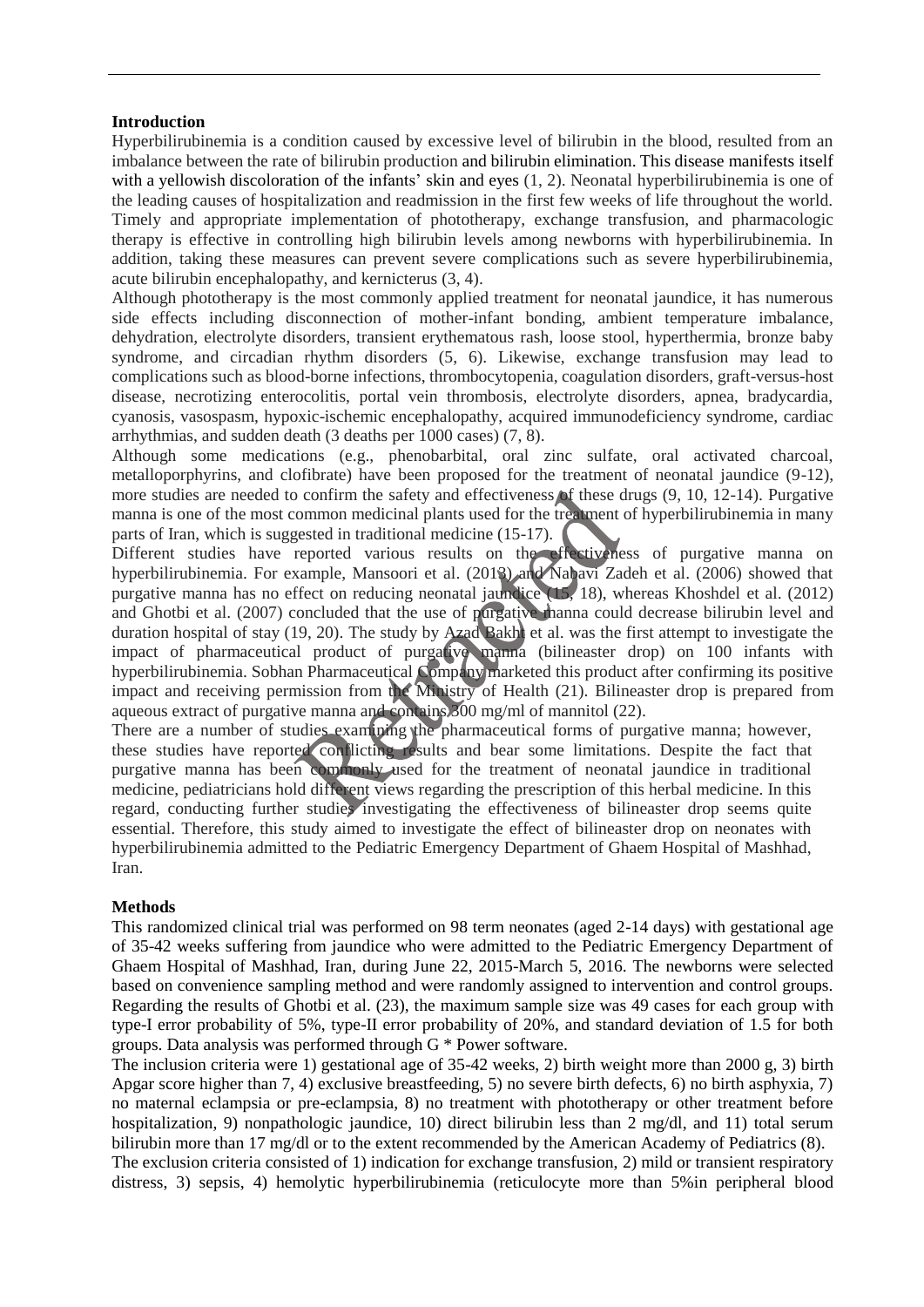smear), 5) Rh or ABO incompatibility, 6) positive direct Coombs test, and 7) decreased G6PD. In total, six cases were excluded from the study because of observing indications for exchange transfusion (2 cases), decreased G6PD (1 case), positive direct Coombs test (2 cases), and positive blood cultures (1 case).

For the purpose of data collection, the bilirubin levels, hematocrit, direct and indirect Coombs, reticulocytes, CBCT, G6PD, blood group, and Rh in the infants were measured. Besides, the direct and total bilirubin levels were evaluated on admission and 12, 24, 36, and 48 h after starting the treatment. The bilirubin measurements continued until the infant was discharged based on the physician advice.

Additionally, the demographic information was extracted from the medical records of the mothers and newborns. Phototherapy was performed based on the principles defined by the American Academy of Pediatrics (8). To this end, all infants were bare and only their eyes and genital area were covered during phototherapy. Phototherapy was interrupted only for breastfeeding, changing diapers, and taking blood samples. The infants' age at the onset of phototherapy and the level of total serum bilirubin were recorded at the beginning and end of this procedure.

The control group received the routine treatment, whereas the intervention group received both the conventional treatment and bilineaster drop (Sobhan Pharmaceutical Company, according to the manufacturer's instruction and approval of pediatrician) as much as five drops per kg of body weight three times a day. All the infants were fed exclusively with breast milk. The phototherapy was carried out under the same conditions for all the infants. Each ship phototherapy unit had eight blue light therapy lamps and their distance was 30-40 cm from the baby. Lamp power was measured at the end of each month through photometry. If the power was less than 17  $\mu$ W/cm<sup>2</sup>/nm, the lamp would be replaced. Sometimes the lamps were switched earlier than one month due to frequent use of the device. The bilirubin levels were determined in the hospital laboratory through AutoAnalyzer. The person performing the test was blinded about the groups. In addition, researchers examined the effects of treatment one month after hospital discharge by calling the infants' mothers.

The researchers submitted a written introduction letter from Nursing and Midwifery School of Sabzevar, Iran, to the officials of the research environment. Afterwards, the researchers explained the study objectives and process to the parents of neonates and obtained their informed consent for participating in the study. Subsequently, the patients' parents were assured of the confidentiality of the data. Furthermore, they were informed about the therapeutic intervention along with its success rate, complications, and benefits. In addition, the study phases were explained to the parents and their written consent was obtained. Based on the ethical codes proposed by the Deputy of Research of the university, the parents were reminded of arbitrariness of participating in the study. Thereafter, the researchers presented some information regarding the method of application and purpose of the investigation, possible losses, benefits, nature, and duration of the research and answered their questions. The parents were also given some information on the employed medication (drop). Moreover, researchers' phone number was registered on the drop package for quick access of the intervention group, and the parents were assured that they could call whenever needed. The researchers made follow-up phone calls one or two months later by phone to seek the health status of the newborns.

The data were analyzed using Shapiro-Wilk and Chi-square tests for qualitative variables and paired ttest for quantitative ones through Stata software (Version 12). Furthermore, for the purpose of comparing the bilirubin mean score, independent and paired t-test, ANCOVA, and repeated measures ANOVA were performed. P-value less than 0.05 was considered statistically significant.

#### **Results**

The results of the Chi-square test revealed that there was no significant difference between the intervention and control groups regarding male: female ratio  $(P=0.84)$ , vaginal birth and cesarean-section ratio (P=0.83), history of jaundice in the first child (P=0.1), birth rank(P=0.89), distribution of blood groups in the mothers  $(P=0.20)$ , and distribution of blood groups in the newborns  $(P=0.20)$ . Similarly, ttest showed no significant difference between the two groups in terms of mean age on admission, age at the onset of jaundice, birth weight, maternal age, hemoglobin level, and gestational age.

The results of t-test demonstrated a statistically significant difference between the intervention and control groups regarding mean weight at the time of admission  $(P=0.03)$ . This difference in admission weight between the two groups led us to conduct ANCOVA for controlling the effect of this variable. The mean duration of hospital stay was 35.9 and 49.5 h in the intervention and control groups,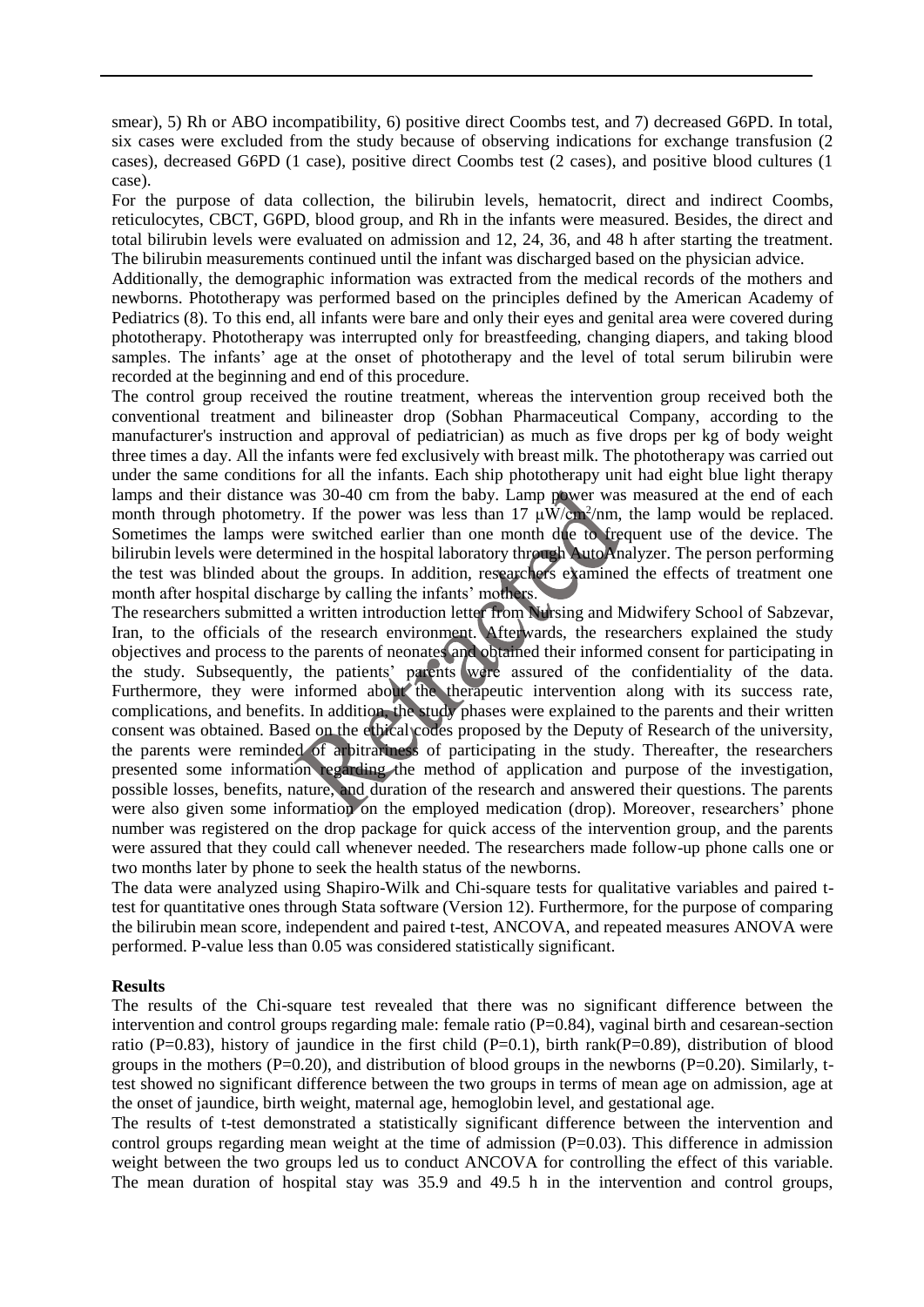respectively. In other words, the intervention group was discharged from the hospital 13.6 h earlier, which explains the significant difference between the two groups  $(P< 0.001$ ; Table 1). According to the independent t-test, the mean levels of total and indirect bilirubin indicated no significant difference between the two groups before the intervention  $(P=0.18)$ . The results of repeated measures ANOVA reflected an interaction effect between the intervention and time. Consequently, receiving bilineaster drop over time was found to have a significant effect on the reduction of total and indirect bilirubin levels in the intervention group, compared to the control group (P<0.001 for both). Furthermore, the main effect of time was statistically significant (P<0.001). Indirect bilirubin level at baseline was not significantly different between the two groups; however, the intervention group showed higher reduction of indirect bilirubin levels after 24 h, compared to the control group (8 mg/dl vs. 5.9 mg/dl), and this accounts is caused that the time factor in this study to be statistically significant.. No significant main effect was found for the intervening factor on the reduction in total (P=0.06, F=2.6) and indirect (P=0.06, F=3.4) bilirubin levels. As can be noted, regardless of the time factor, indirect bilirubin level was lower in the intervention group than the controls in general. Despite the non-significant difference between the two groups at baseline, the difference increased over time. However, the effect size of the intervening factor  $(n^2 = 0.02)$  was insignificant.

Based on the results of independent t-test, the mean score of total and indirect bilirubin levels were not significantly different between the two groups before the intervention and 12, 36, and 48 h after the intervention (P>0.05). However, this difference was statistically significant 24 h post-intervention (P<0.001). The results of paired t-test indicated no significant difference regarding the mean score of total and indirect bilirubin levels 12, 24, 36, and 48 h after the intervention in the both groups (P<0.001). Nonetheless, the differences were greater in the intervention group. Based on the ANCOVA results, there was a significant difference between the two groups 12 and  $24 \text{ h}$  after the intervention (P<0.001); nevertheless, no significant difference was observed in the mean score of indirect bilirubin level 36 and 48 h after the intervention between the two groups (P=0.06 and P=0.23, respectively; Table 2, Figure 1). In the follow-up phone calls, no problem was reported by the intervention group one and two months after discharge in terms of the need for readmission and other possible adverse events. Out of the 39 cases responding to the phone calls, only one case required to receive phenobarbital tablets due to skin complications following phototherapy (because the mother had stopped giving the infant the remaining doses of the drop). In the control group, out of 33 cases who responded to the telephone calls, 17 cases had improved without the need for other treatment; five infants were prescribed phenobarbital tablets by their physician, and 11 cases underwent phototherapy again (Figure 2).

| Variables                                  | Mean $\pm$ SD           |                  | P-value (t-test) |  |
|--------------------------------------------|-------------------------|------------------|------------------|--|
|                                            | Intervention<br>Control |                  |                  |  |
| Neonate age on admission (day)             | $6.2 \pm 2.5$           | $6.04 \pm 2.4$   | 0.74             |  |
| Neonate age at the onset of jaundice (day) | $3 \pm 0.8$             | $3.2 \pm 1$      | 0.32             |  |
| Maternal age (year)                        | $28 + 5.5$              | $27 + 5.5$       | 0.37             |  |
| Birth weight $(g)$                         | $3249 \pm 360.2$        | $3141 \pm 425.6$ | 0.18             |  |
| Admission weight $(g)$                     | $3203 \pm 343.2$        | $3036 \pm 420.9$ | 0.03             |  |
| Hemoglobin level $(g/dl)$                  | $15.7 \pm 2.3$          | $16.3 \pm 2.4$   | 0.14             |  |
| Gestational age (weeks)                    | $38.7 \pm 1.1$          | $38.5 \pm 1.3$   | 0.45             |  |
| Duration of hospital stay (h)              | $35.9 \pm 11.6$         | $49.5 \pm 14.5$  | < 0.001          |  |

|  | Table 1. Distribution of the quantitative variables of the intervention and control groups |  |
|--|--------------------------------------------------------------------------------------------|--|
|  |                                                                                            |  |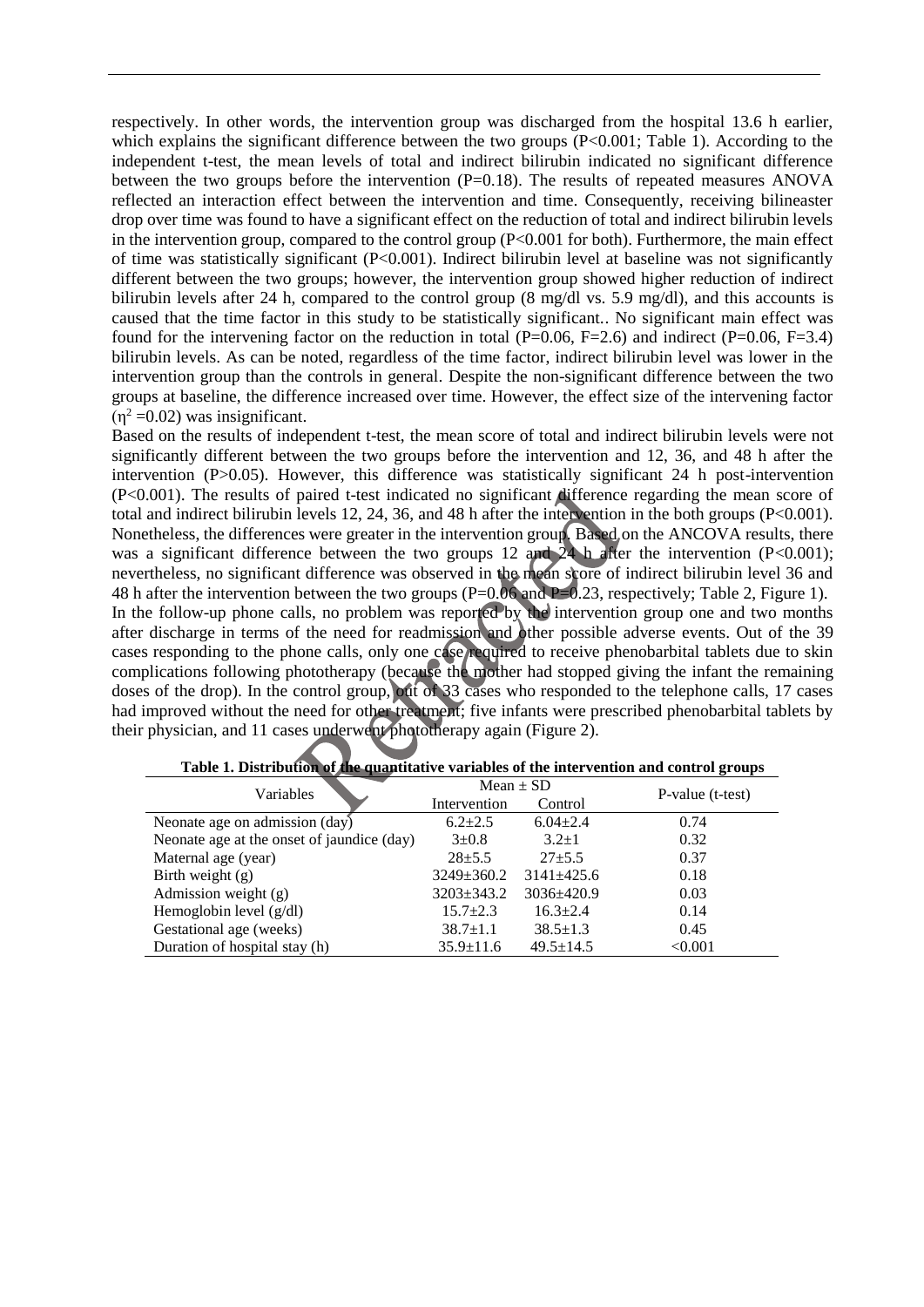| mici vention in the mici vention and control groups |                                           |                |                |         |               |         |               |          |         |           |
|-----------------------------------------------------|-------------------------------------------|----------------|----------------|---------|---------------|---------|---------------|----------|---------|-----------|
| Indirect                                            | Mean $\pm$ SD                             |                | Independent t- |         | <b>ANCOVA</b> |         | Paired t-test |          |         |           |
|                                                     |                                           |                | test           |         |               |         | Intervention  |          | Control |           |
| bilirubin                                           | Intervention                              |                |                | $P-$    |               | P-      |               | $P-$     |         | P-        |
|                                                     |                                           | Control        |                | value   |               | value   | t             | value    | t       | value     |
| Pre-                                                | $19.5 + 2.4$                              | $18.9 \pm 2.8$ | 1.2            |         |               |         |               |          |         |           |
| intervention                                        |                                           |                |                |         |               |         | 0.23          |          |         |           |
| After 12 h                                          | $14.7 + 2.3$                              | $15.1 \pm 2.1$ | $-1.5$         | 0.14    | 11.9          | < 0.001 | 21.3          | < 0.001  | 16.9    | < 0.001   |
| After 24 h                                          | $11.5 \pm 2.2$                            | $12.9 \pm 2.2$ | $-3.2$         | < 0.001 | 31.6          | < 0.001 | 30.2          | < 0.001  | 19.7    | < 0.001   |
| After 36 h                                          | $10.2 \pm 1.8$                            | $10.7 + 1.6$   | $-1.4$         | 0.17    | 3.6           | 0.06    | 31.2          | < 0.001  | 20.7    | < 0.001   |
| After 48 h                                          | $8.9 \pm 1.5$                             | $9.6 \pm 1.5$  | $-1.2$         | 0.23    | 1.5           | 0.23    | 19.8          | < 0.001  | 17.8    | < 0.001   |
| Repeated                                            | Intervention                              |                |                |         |               |         |               | $p=0.06$ |         | $f = 3.4$ |
| measures                                            | Time                                      |                |                |         |               |         |               | p<0.001  |         | $f=46.8$  |
| <b>ANOVA</b>                                        | Interaction between time and intervention |                |                |         |               |         |               | $p=0.3$  |         | $f = 3.7$ |

**Table 2. Mean comparison of neonatal indirect bilirubin level before and several hours after the intervention in the intervention and control groups**



**Figure 1. Mean comparison of neonatal indirect bilirubin level before and several hours after the intervention in the intervention and control groups**



**Figure 2. Comparison between the intervention and control groups in terms of the need for retreatment of neonatal jaundice**

#### **Discussion**

The results of this study showed that the use of bilineaster drop alone did not significantly reduce the total and indirect bilirubin levels. However, with the interference of time, the total and indirect bilirubin levels exhibited a significant reduction in both groups, compared to baseline levels. The indirect and total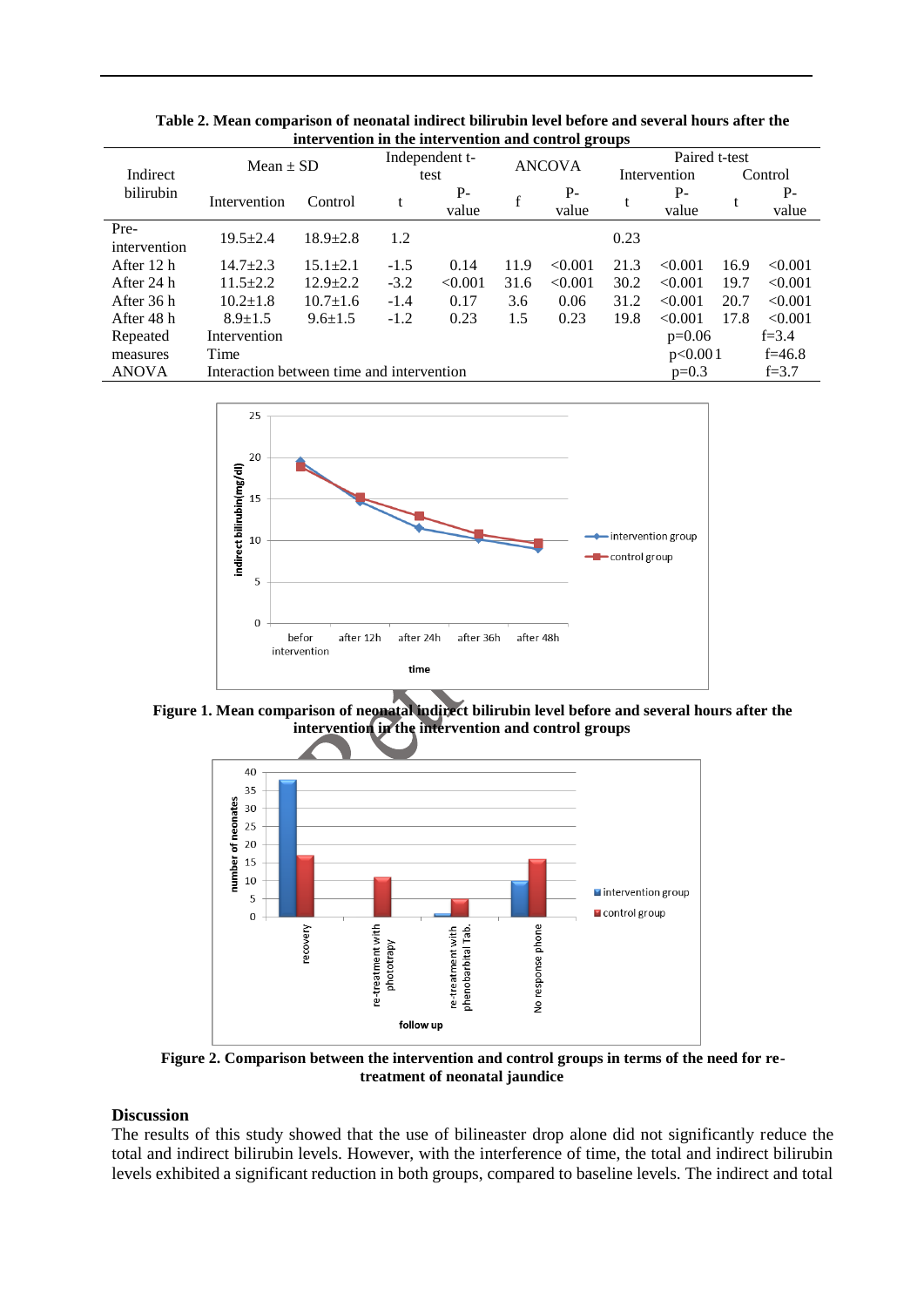bilirubin levels were significantly lower in the intervention group 24 h post-intervention, compared to the control group.

In general, the level of bilirubin was significantly diminished in both groups during the study period due to the identical effect of phototherapy that used in both groups. In this study, the reduction of bilirubin in the first 24 hours was higher, especially in the intervention group, since higher levels of bilirubin are more affected by phototherapy and probably bilineaster drop. But in the second 24 hours, downward trend of bilirubin level was less due to lower bilirubin level. Nevertheless, the obtained results in the second 24 h may not be reliable because of discharging a large number of newborns and reduced sample size.

The results of the present study are consistent with the findings of Azad Bakht et al. (21), Ghotbi et al. (20), and Khoshdel et al. (19). In the study of Khoshdel (19), the bilirubin level significantly reduced in all four groups during the study. This reduction was greater in the treatment group receiving purgative manna and phototherapy, compared with the control group receiving placebo and phototherapy.

In the mentioned study, there was a significant decrease in bilirubin levels during the study; besides, the downward trend was different in the treatment groups. However, there was no significant difference between the groups 48 and 72 h after the intervention. There were no clear boundaries in terms of bilirubin difference between treatment groups. Nevertheless, the results of current study are not consistent with those of Nabavi Zadeh et al. (15) and Shah Farhat et al. (23).

Nabavi Zadeh et al. (2005) conducted an experimental study in Imam Sajjad Hospital of Yasouj, Iran, on the head of infants with hyperbilirubinemia. They found that only chicory extract could significantly reduce the serum levels of indirect bilirubin, whereas the extracts of jujube, purgative manna, and manna were not effective in reducing neonatal serum bilirubin (15). In the mentioned study, oral purgative manna had not been given to babies, and an in-vitro study was conducted on the blood serum of newborns by adding purgative manna extract in their serum, the action mechanism of which was different from that of the current study.

Shah Farhat et al. (2005) conducted a study entitled as "the effect of shirkhesht on newborns' indirect hyperbilirobinemia" in Imam Reza Hospital of Mashhad, Iran, on 104 newborns admitted to the neonatal intensive care unit. In that survey, the bilirubin level was not significantly different between the groups in terms of duration of hospital stay. The bilirubin level showed no significant difference after treatment in the two groups. The results of the mentioned study showed that consumption 6 g of purgative manna wasnot as effective as placebo for neonatal jaundice (23). In the mentioned study, no standard level was considered for purgative manna. In the mentioned study, one group received only 6 g of purgative manna on admission, and another group took a placebo (0.1% starchy water and a drop of caramel); as a result, the mean levels of serum bilirubin after 72 h were 14.1 and 14.2 in the intervention and comparison groups, respectively.

Medicinal plants that have recently attracted the interest of researchers are acknowledged as a treatment option for neonatal jaundice, and their effectiveness is confirmed in clinical studies. The Chinese have always used herbs with efficient therapeutic effects (22, 24). In the Iranian traditional medicine, purgative manna has been used to treat neonatal jaundice (9).

The present study used bilineaster drop containing purgative manna extract (300 mg/ml of mannitol, which is active ingredient of purgative manna). The purgative manna obtained from cotoneaster contains mannitol, sucrose, dextrose, fructose, and multiple polysaccharides. The level of mannitol is about 40- 60% in purgative manna.

Mannitol has minor oral absorption in the gastrointestinal tract and causes osmotic diarrhea in the intestines. This property of mannitol available in purgative manna may lead to excretion of optical and structural isomers of bilirubin (which are produced under the influence of light or are imported into the intestine through heme metabolism) through feces and reduce the levels of bilirubin (22). The present study demonstrated that bilineaster drop could lower neonatal bilirubin levels and improve jaundice without showing any side effects or the need for re-treatment.

A limitation of this study was the discharge of most infants before 48 h, which resulted in conducting 36 and 48 h bilirubin measurements on a smaller sample size. However, it should be noted that most of the cases, particularly those in the intervention group, were discharged due to observing acceptable level of bilirubin based on the treating physician' opinion and in some cases, due to personal desire.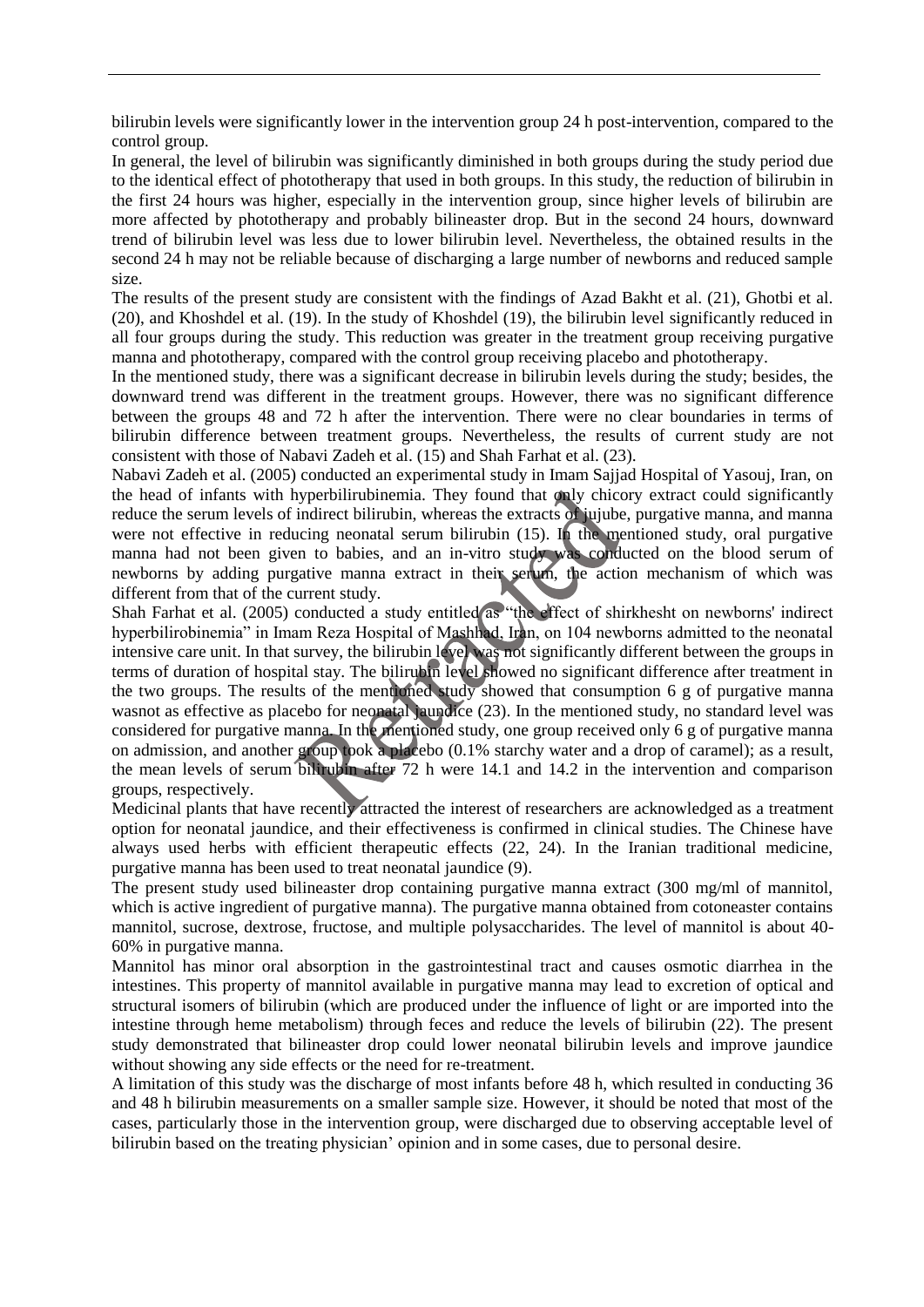#### **Implications for Practice**

According to the results of the present study, the use of bilineaster drop along with phototherapy significantly reduced the total and indirect bilirubin levels in the first 24 h after intervention, compared to the use of phototherapy alone. However, the intervention did not change the downward trend. Taking into account the reduction of the total and indirect bilirubin levels and duration of hospital stay, it is recommended to use this drop along with phototherapy in treating neonatal hyperbilirubinemia. Using results of this research can to prevent and reduce the effects of long-term phototherapy or the readmission Baby.

#### **Acknowledgments**

This paper was extracted from a Master's thesis in nursing, which was approved by Sabzevar University of Medical Sciences, Iran (Code No.: IR.MEDSAB.REC.1394.17). The thesis was recorded in the Iranian Registry of Clinical Trials database (Code No.: IRCT2015050622115N1). Hereby, the authors express their gratitude to Deputy of Research of Sabzevar University of Medical Sciences for their financial support. Furthermore, the researchers appreciate the infants' mothers, authorities, supervisors, nurses, physicians, and all the staff working at Pediatric Emergency Department of Ghaem Hospital of Mashhad for their cooperation with this project.

#### **Conflict of interest**

The authors declare that there is no conflict of interest.

#### **References**

- 1. Shaikhbahaodinzade E, Raee V. Nursing in NICU. Tehran: Nashre Boshra, 2011; 1:168. (Persian)
- 2. Cohen RS, Wong RJ, Stevenson DK. Understanding Neonatal Jaundice: A Perspective on Causation. Pediatr Neonatol 2010; 51(3): 143–8.
- 3. Olusanya BO, Ogunlesi TA, Kumar P, Boo NY, Iskander IF, Almeida M, et al. Management of Late-preterm and Term Infants with Hyperbilirubinemia in Resourceconstrained Settings. BMC Pediatr. 2015; 15(1):39.
- 4. Asfari A, Carolyn R. Schmidt A,Bloom BT. Total and Fractionated Bilirubin during the First Week in the Neonatal Intensive Care Unit. KS J Med 2014; 7(4):129-31.
- 5. Kuzniewicz MW, Gabriel J, Escobar M, Soora WI, Liljestrand P, Culloch Ch, et al. Risk Factors for Severe Hyperbilirubinemia among Infants with Borderline Bilirubin Levels: A Nested Case-Control Study. J Pediatric. 2008; 153(2): 234–40.
- 6. Xiong T, Tang J, Mu DZ. Side Effects of Phototherapy for Neonatal Hyperbilirubinemia. Chin J contemp pediatr. 2012; 14(5):396-400.
- 7. Nelson WE, Behrman RE, Kliegman R. Nelson Text Book of Pediatric. 20nd edition. Pennsylvania: WB Saunders Compoany; 2016; PP: 871-5.
- 8. American Academy of Pediatrics Subcommittee on Hyperbilirubinemia. Management of Hyperbilirubinemia in the Newborn Infant 35 or More Weeks of Gestation. Pediatrics 2004; 114: 297–316.
- 9. Gorgi O, Neonatal Nursing.1th ed.Tehran:Noor danesh company; 2003;182-8. (Persian)
- 10. Kumar A1, Bagri NK, Basu S, Asthana RK. Zinc Supplementation for Neonatal Hyperbilirubinemia: a Randomized Controlled Trial. Indian Pediatr. 2014; 51(5):375- 8.
- 11. Stevenson DK, Wong RJ. Metalloporphyrins in the Management of Neonatal Hyperbilirubinemia. Seminars in fetal & neonatal medicine. 2010; 15(3):164-8.
- 12. Xiong T, Chen D, Duan Z, Qu Y, Mu D. Clofibrate for Unconjugated Hyperbilirubinemia in Neonates: a Systematic Review.Indian Pediatr. 2012; 49(1):35- 41.